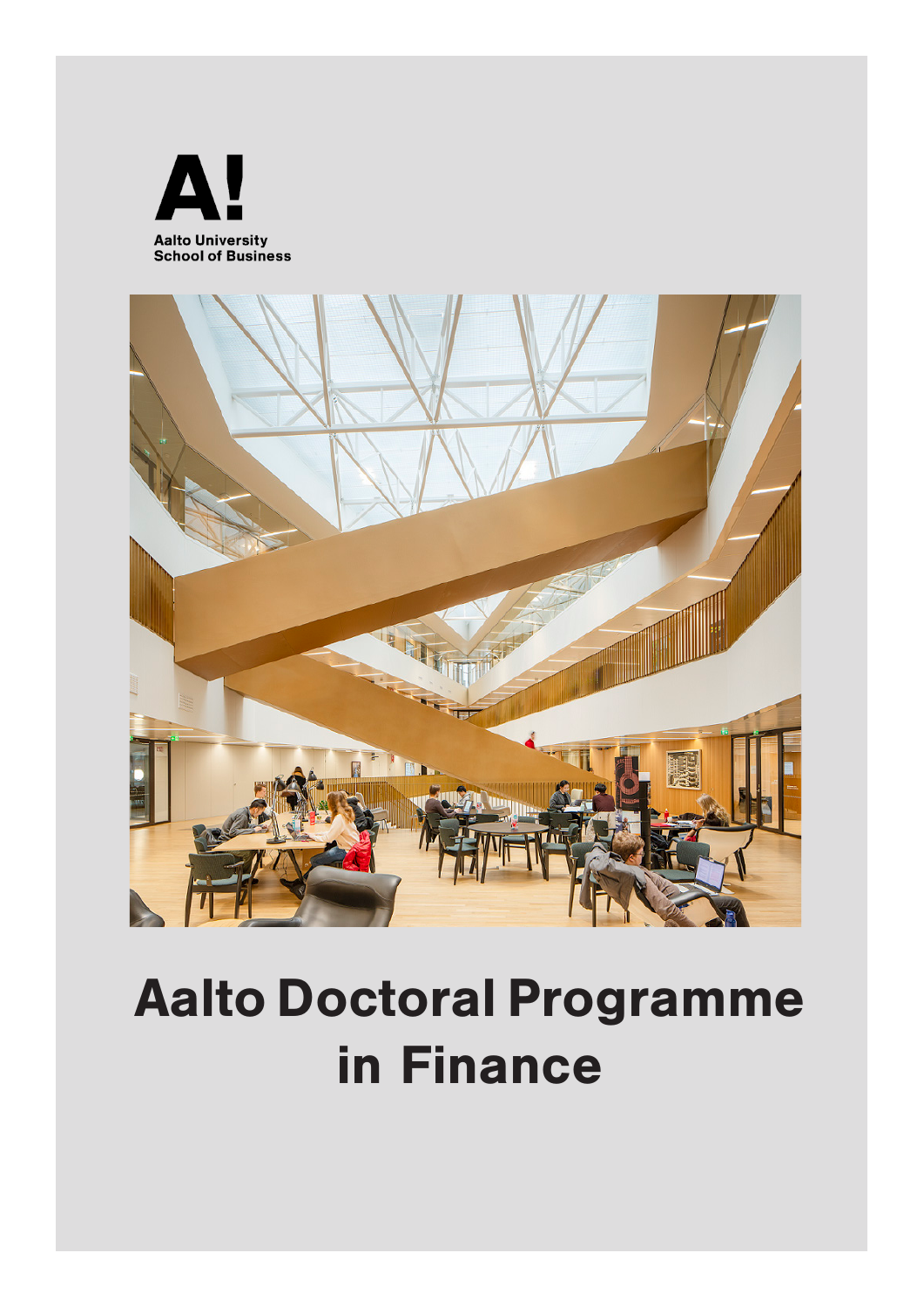

# *Petra Vokatá, Assistant Professor, Ohio State University*

*"My PhD studies at Aalto enabled me to meet some of the brightest people in our field, helped me develop both soft and technical skills, and fostered my passion for finance*  research. I give much credit to the fantastic circle of mentors and friends at Aalto for all *their support and intellectual discussions."*

### *Aalto Finance Department*

The [Department of Finance](https://www.aalto.fi/en/department-of-finance) at the Aalto University School of Business is the leading finance department in Finland with an international faculty and PhD students representing nine different nationalities. The department is strongly dedicated to research, as shown by a stream of research published in top Finance and Economics journals, such as Journal of Finance, Journal of Financial Economics, Review of Financial Studies, Journal of Financial and Quantitative Analysis, Review of Finance, and Management Science. The department runs an excellent seminar series and is equipped with all major Finance databases. Many faculty members also have access to unique Finnish registry-based data sets. Finland offers a great setting for students and is consistently ranked high in quality-of-life studies. It is the best country to live in the world according to Newsweek 2010 study and was ranked by The World Economic Forum as the world's safest country in 2015. The annual Global Happiness Report has named Finland as the happiest country in the world four years in a row since 2018 and the 2019 Work-Life Balance Index listed Helsinki as the best city for work-life balance.

### *Why Get a PhD at Aalto?*

The rigorous PhD coursework at Aalto equips students with state-of-the-art skills in Finance that prepare them to pursue high-quality academic research. Being a PhD student at Aalto ensures access to the very latest developments in international finance research via weekly meetings of the Helsinki Finance Seminar, where leading international scholars present their recent research. Close contact and interaction with the Aalto Finance Faculty ensure highquality PhD supervision in the several expertise areas of the faculty members. Aalto provides students with an exciting and international research environment as well as interaction with seminar speakers and other visitors. The PhD students also gain useful teaching experience during the programme, which is highly valuable when entering the job market. The quality of the Aalto Finance PhD programme is shown by its excellent placement record and publications by PhD students in top Finance and Economics journals.

#### *Placements*

The ultimate test of any PhD programme is its placement record. Here the track record of Aalto Finance PhDs is excellent. Our academic placements include ESCP Paris, Ohio State University, Erasmus University Rotterdam, Hong Kong University of Science and Technology, University of Miami, Imperial College Business School, Luxembourg School of Finance, Catholic University of Lisbon and London Business School. The Aalto Finance PhD programme provides a solid basis for starting an international academic career.



*Deniz Okat, Assistant Professor, Hong Kong University of Science and Technology*

*"The quality of the finance doctoral programme at Aalto is comparable to the top universities in the world. The placement record of graduates is a testament to this claim. The programme is supportive yet challenging. It allowed me to rigorously explore my research interests under the guidance of world-class professors who treated me like a colleague. The breadth of seminar options helped me to be familiar with fields other than my own.*

*The faculty at Aalto is genuinely interested in the individual success of every student. International connections of the department make it possible to establish an academic network before graduation."*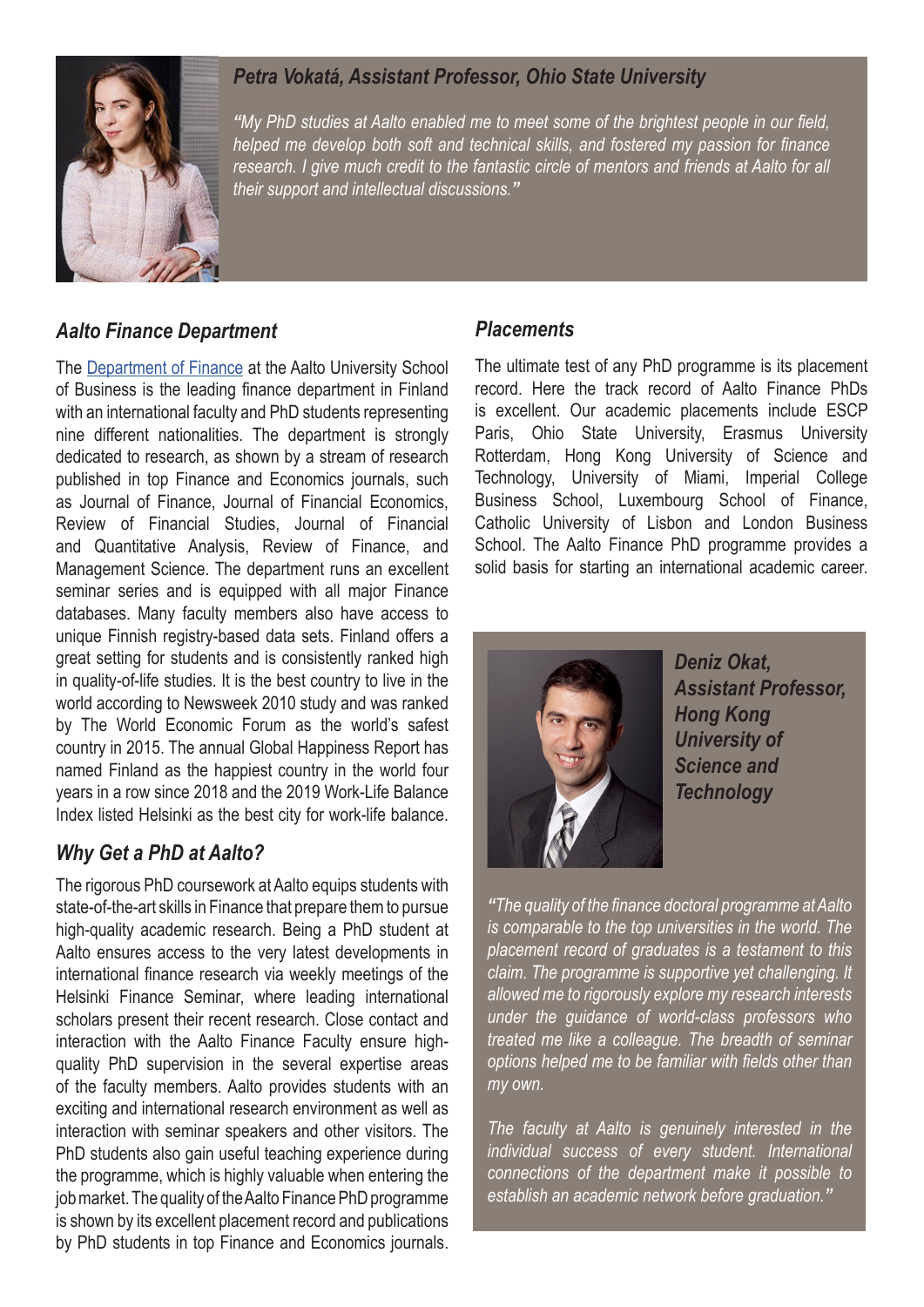### *Studies*

The Aalto Finance PhD programme is a four-year US-style programme. The curriculum includes doctoral courses in Finance and related disciplines, active participation in research seminars, and a doctoral dissertation. All courses are taught in English. The first one and a half years or so at the beginning of the studies are devoted to intensive coursework. Doctoral students in Finance follow the course curriculum of the Graduate School of Finance (GSF), which is a national doctoral programme in Finance. Local PhD courses are complemented by intensive PhD courses provided by the Nordic Finance Network (NFN). The NFN also provides funding for students in order to attend intensive courses arranged in other Nordic countries. This widens the scope of courses available for PhD students. Both the GSF and NFN are hosted by the Aalto University School of Business.

### *Teaching Faculty*

The Aalto Finance PhD Programme teaching faculty comprises of leading international Finance scholars and local researchers. Current and previous teaching faculty includes Professors Renée Adams (University of Oxford), George Aragon (Arizona State University), Doron Avramov (The Hebrew University of Jerusalem), Utpal Bhattacharya (Hong Kong University of Science and Technology), Mike Burkart (Stockholm School of Economics), Tarun Chordia (Emory University), Zhi Da (University of Notre Dame), Harrison Hong (Columbia University), John List (University of Chicago), Claus Munk (Copenhagen Business School), Steven Ongena (University of Zurich), David Robinson (Duke University) and Martin Ruckes (Karlsruhe Institute of Technology). The local teaching faculty includes Matti Keloharju, Markku Kaustia, Matti Suominen, Peter Nyberg and GSF director Mikko Leppämäki, all from Aalto University.



### *Ville Rantala, Assistant Professor, University of Miami*

*"I thoroughly enjoyed my time at the Aalto University School of Business. Highquality PhD courses taught by local faculty and visiting professors provide a strong foundation for starting research work and understanding modern academic research in Finance. The guidance and* 

*advice from the Aalto faculty proved crucial when I was conducting my own research work.* 

*One of the major advantages of the Aalto Finance programme is close interaction with the faculty at every stage of the studies. The Finance department is a tight community and I benefited greatly from the feedback and shared knowledge that I received from the faculty and fellow PhD students. Graduates from the programme have placed very well in the academic job market and many have published research in top academic journals both during and after their PhD studies."*



*Mikael Paaso, Assistant Professor, Erasmus University Rotterdam*

*"The PhD program at Aalto was an extremely enjoyable and rewarding experience. Everything from the coursework to the seminars was well organized, but most importantly, the program really allows you to interact closely with the faculty, visiting faculty and other PhD students.* 

*In addition, the placement record of the program is excellent with students that go on the academic job market securing placements at leading universities. I really enjoyed my time at Aalto and recommend it to everyone interested in a PhD in finance."*

# *FOR MORE INFORMATION [PhD Programme in Finance](https://www.aalto.fi/department-of-finance/phd-programme-in-finance) >>*

*[How to Apply](https://www.aalto.fi/en/study-options/aalto-doctoral-programme-in-business-economics-and-finance) >>*